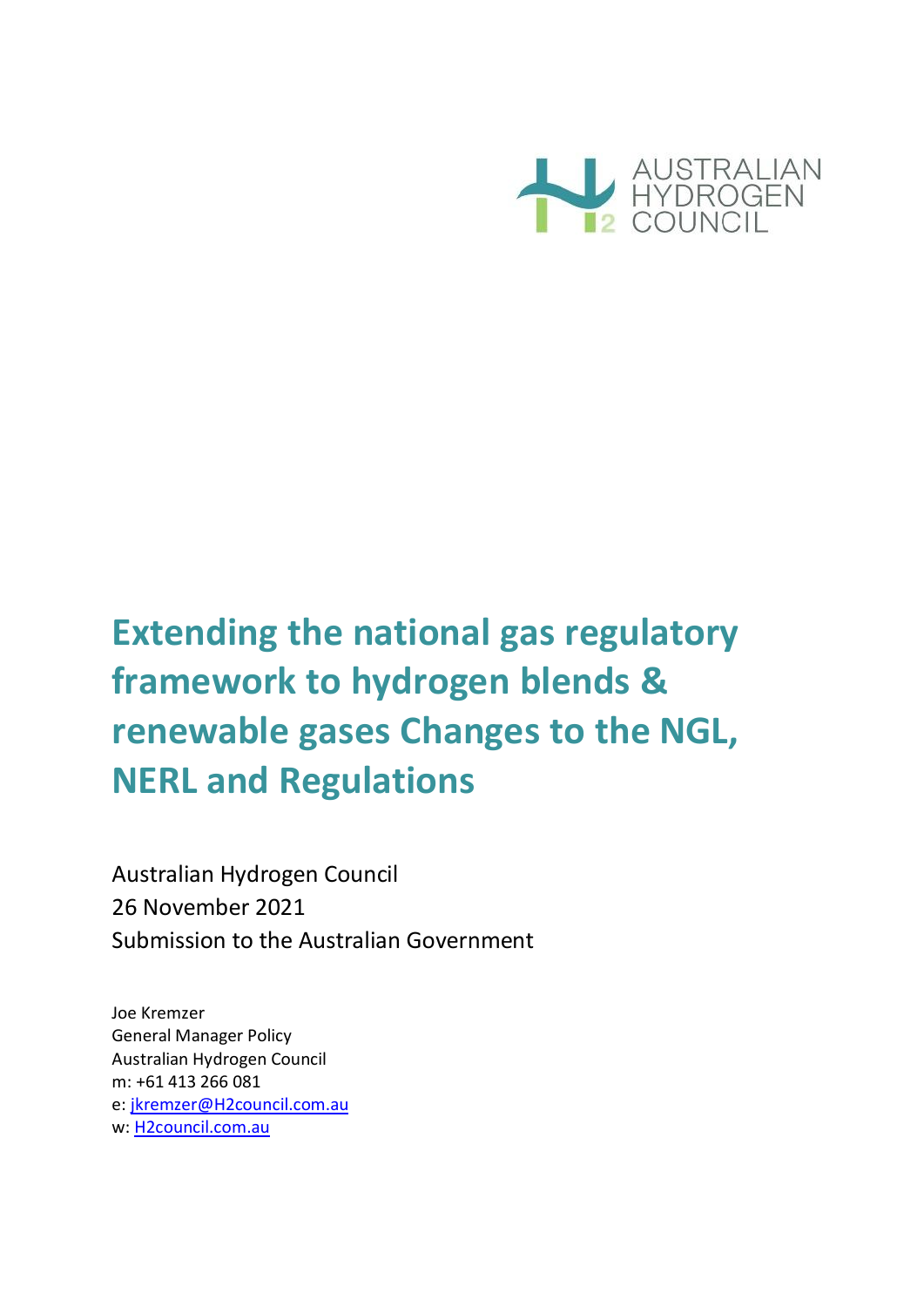

#### **Contents**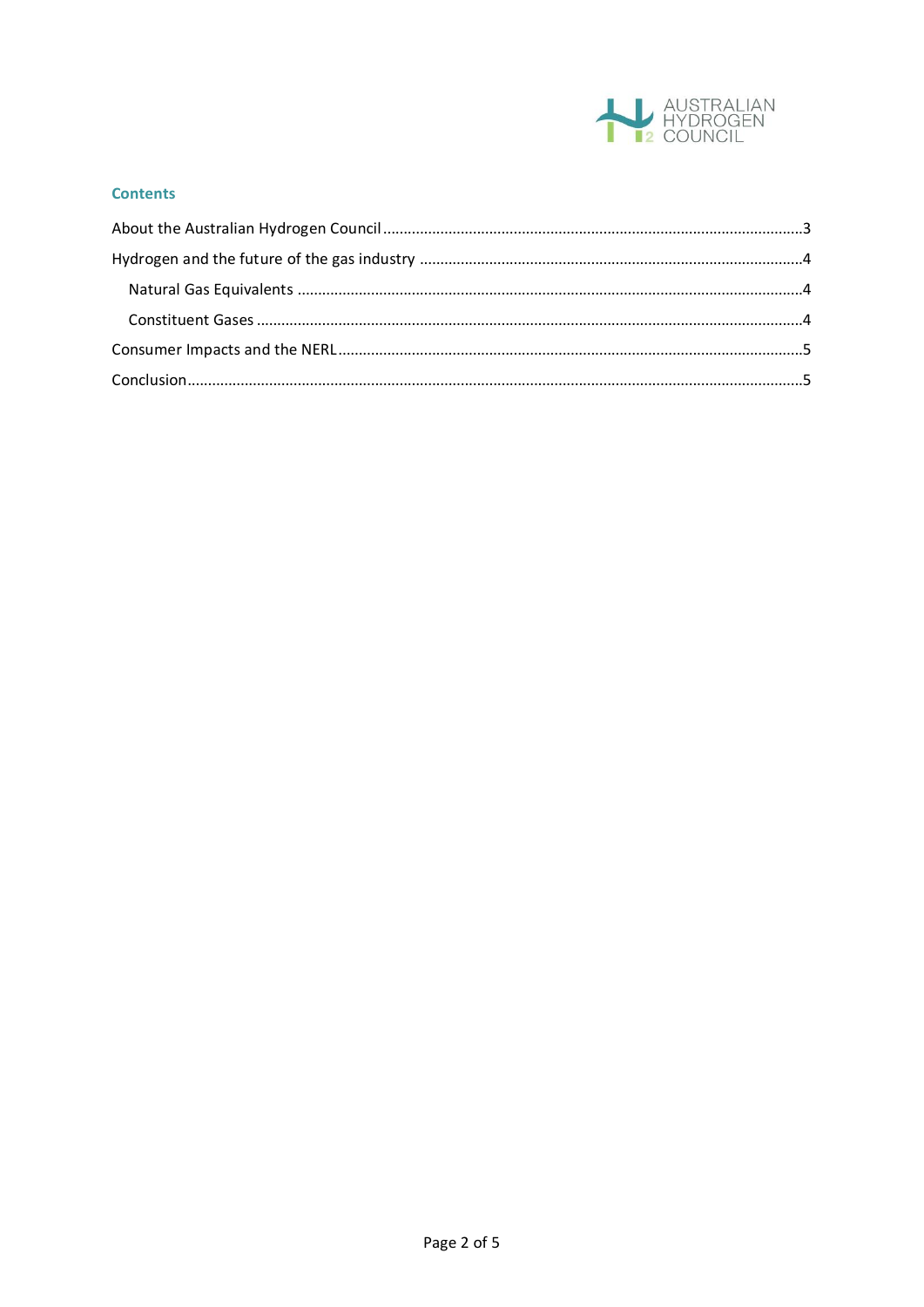

## <span id="page-2-0"></span>**About the Australian Hydrogen Council**

The Australian Hydrogen Council (AHC) is the peak body for the hydrogen industry, with 86 members from across the hydrogen value chain.

Our members are at the forefront of Australia's hydrogen industry, developing the technology, skills and partnerships necessary to build Australia's hydrogen economy.

| <b><i>AirLiquide</i></b>               |                       | ANZ.                                           | apa,                           | ARCC                            |  |  |
|----------------------------------------|-----------------------|------------------------------------------------|--------------------------------|---------------------------------|--|--|
| ARK                                    | arthurphillip         | <b>ARUP</b>                                    | <b>ATCO</b>                    | aurecon                         |  |  |
| AusNet                                 | <b>Australian Gas</b> | Baker <sup>2</sup>                             | <b>图略</b>                      | <b>Bloomenergy</b>              |  |  |
| <b>BOC</b>                             | bp<br>۰               | <b> BusTech</b>                                | $\omega$ .<br><b>Sea Forms</b> | <b>HART</b><br>Cooke By Design" |  |  |
| CİP                                    | // CLOUGH             | carages (5                                     | COUNTRYWIDE<br>Θ               | FS.                             |  |  |
|                                        | <b>DAIMLER</b>        | <b>Downer</b>                                  | QQ Edify                       | <b>EMERSON</b>                  |  |  |
| endeav jur                             | enea                  | <b>ENEOS</b>                                   | $\omega$<br><b>ENERGYS</b>     | <b><i><u>ENGIB</u></i></b>      |  |  |
| <b>DIK EQUIS</b>                       | <b>CHMG</b> Fortescue | $\sqrt{2}$<br>FOTON                            |                                | <b>Chekel Energy Varme</b>      |  |  |
| <u>e HD</u>                            | H2U                   | Hastel                                         | HazerGroup                     | <b>Honeywell</b>                |  |  |
| HORIZON<br>POWER                       | Howden                | $\mathcal{D}$                                  | (.) ITH POWER                  | $I^{rann}$<br><b>ITOCHN</b>     |  |  |
| <b>Jacobs</b>                          | Jemena                | John<br>Cockerill<br>رج                        | <b>KBR</b>                     | finit                           |  |  |
| <b>AIOCHARD</b>                        | LUXFER                | NО<br>marnco                                   | monda                          | nab                             |  |  |
| nel·                                   | NORTON ROSE FULSINGHT | <b>CONTRACT</b>                                | origin                         | E<br>Ø                          |  |  |
| <b>S&amp;P Global</b><br>Platts        | <b>SG Fleet Group</b> | <b>SIEMENS</b><br>GNGLGY                       |                                | SMA                             |  |  |
| <b>SOUTHERN</b><br>GREEN<br><b>GAS</b> | stanwell              | <b>COLLECTION</b><br><b>STAR</b>               | - Symmano Australia Pty Ltd    | ĮД                              |  |  |
| TOTAL eren                             | ΤΟΥΟΤΑ                | <b>ENTERE</b>                                  | UPC <sup>4</sup> C Renewables  | Ø<br><b>VALMEC</b>              |  |  |
| VIVA                                   | Weldmüller 2          | es Ch<br>obcatn<br><b>Loopy A. Fectilisers</b> | wood.                          | ₩                               |  |  |
| <b>Worley</b>                          |                       |                                                |                                |                                 |  |  |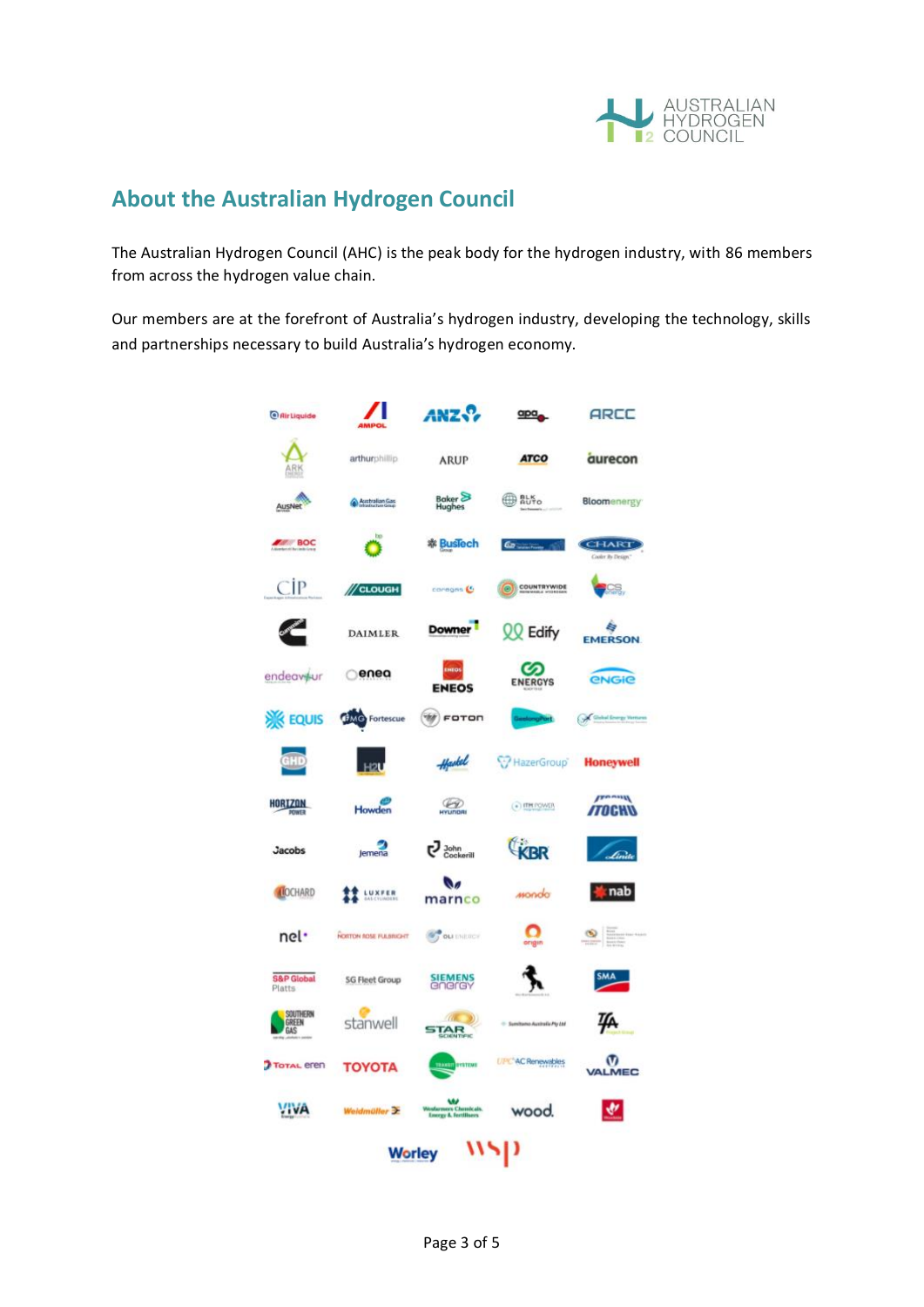

## <span id="page-3-0"></span>**Hydrogen and the future of the gas industry**

The Australian Hydrogen Council welcomes the review of the Natural Gas Law and the National Energy Retail Law to allow for the coverage of hydrogen and other renewable gases. As Australia pursues a transition to net zero carbon emissions, it is timely that the arrangements which govern the natural gas market in Australia are considered in this context. Establishing a regulatory framework which allows for the use of hydrogen and other zero emissions gases will ensure that Australians can continue to use gas as an energy source into the foreseeable future and will reduce the risk of stranded assets which would occur if gas use was abandoned in favour of alternative zero emissions energy sources.

We note that expanding the coverage of the National Gas Law and National Energy Retail Law will have downstream regulatory impacts (namely consequential amendments to the National Gas Rules and National Energy Retail Rules) and are engaging with the AEMC on these matters.

AHC has endorsed an initial 10% hydrogen blending target and consider that the proposed approach will help to facilitate this. It will also provide clarity of the regulatory arrangements for future hydrogen blending projects which seek to emulate those projects already underway (such as the Jemena blending facility at the Western Sydney Green Hydrogen Hub or the AGN HyPSA project). The proposed approach will allow for a range of future outcomes which is desirable.

## **Discussion of proposed approach**

#### <span id="page-3-1"></span>Natural Gas Equivalents

AHC considers that the establishment of the *natural gas equivalent*, *constituent gas* and *other gas product* concepts is an elegant solution to ensuring that the Australia's gas regulatory framework is able to seamlessly move toward a low/zero carbon future. We broadly support the approach which effectively considers that all potential direct replacements for natural gas face similar regulatory treatment.

While AHC as an interest in developing the clean hydrogen industry in Australia, we recognise the fact that achieving net zero emissions will require a range of solutions. Despite its versality, clean hydrogen may not be the most appropriate solution for every decarbonisation challenge. The natural gas equivalent definition will allow for hydrogen or other gases to provide for Australia's future energy needs and allow for decarbonisation efforts to be led by efficient investment decisions. Clean hydrogen, biomethane or other renewable gases will all play a role, and a level regulatory playing field is needed to ensure that decarbonisation of the network is achieved at the lowest cost to consumers.

AHC considers that the proposed approach is the simplest means of facilitating this as it will not lead to the creation of new regulatory structures of processes but will instead ensure that future gaseous fuels are effectively folded into an existing, well function framework.

#### <span id="page-3-2"></span>Constituent Gases

The broadening of regulatory instruments to cover natural gas equivalents would appear to the simplest element of the reforms and we urge thorough consideration of issues relation to elements of the expansion to constituent gases.